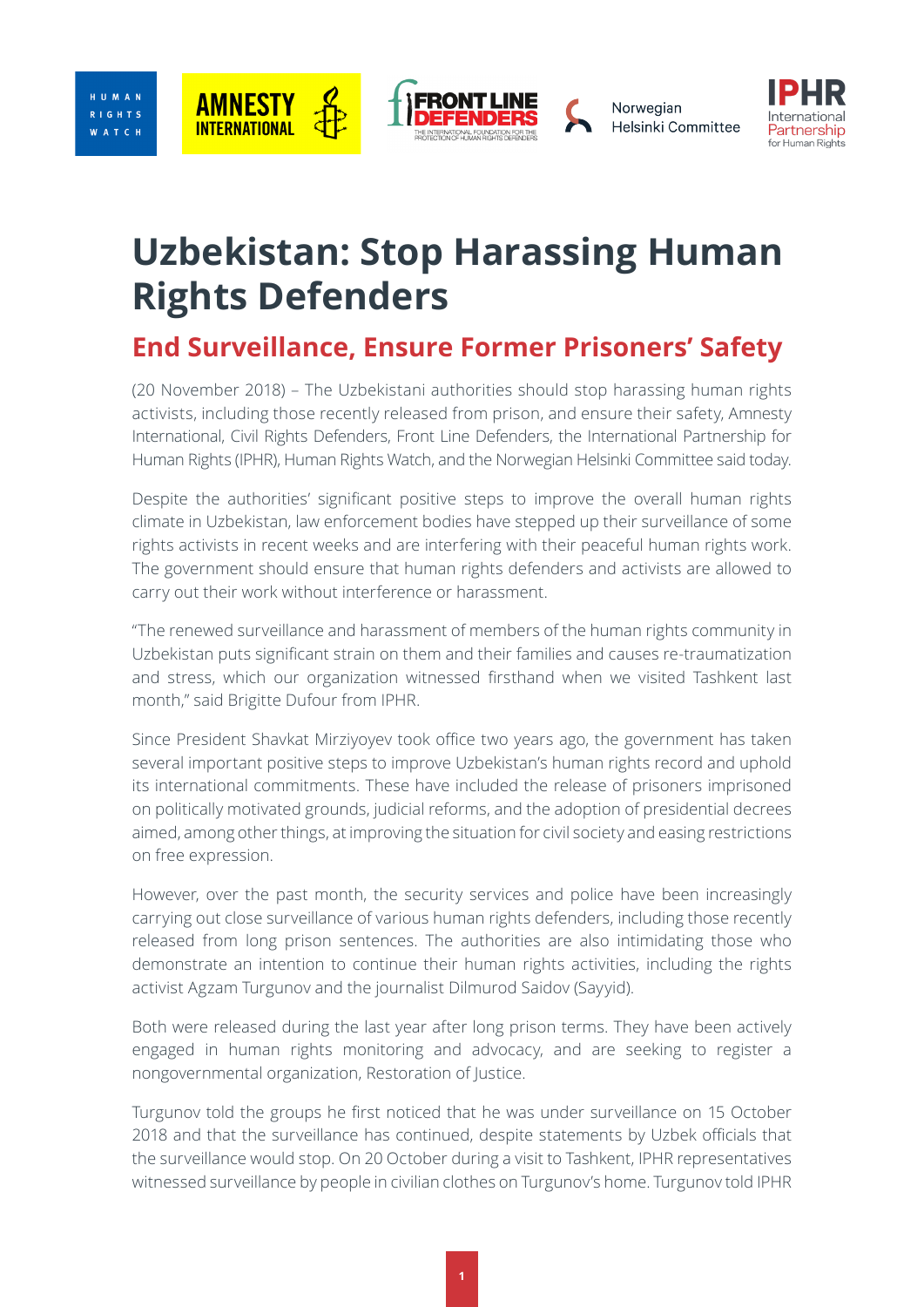that on 18 October, two representatives of the local mahalla (neighborhood) committee told him that police had been asking about his activities. He also reported that he later saw unknown people standing under his window, listening to his conversations, and that he saw several cars following him as he moved around Tashkent on public transport.

Turgunov said that pressure increased when he travelled to Paris to attend the World Summit of Human Rights Defenders on 28 October. Authorities held him at Tashkent airport for two hours before his departing flight and detained him again for an hour upon his return. He was also summoned to the local prosecutor's office in connection with an administrative violation he allegedly committed on 30 August when taking photos of a protest by prisoners' relatives near the Supreme Court building.

In June and July, provocative posts appeared on social media about Turgunov and Saidov claiming without any evidence or foundation that the two had received substantial foreign grants to criticize the government of Uzbekistan. In October and November, other posts appeared on Facebook accusing Turgunov of participating in criminal and radical groups, again without providing any evidence for these claims. These highly incendiary and unfounded accusations are troubling as they endanger the safety and wellbeing of Turgunov and his family, the groups said, and are aimed at discrediting the work of these courageous human rights defenders.

"The real test of reforms in Uzbekistan is not in how they look on paper, but how they are experienced by individuals, and that includes former political prisoners," said [Steve](https://www.hrw.org/about/people/steve-swerdlow) [Swerdlow](https://www.hrw.org/about/people/steve-swerdlow), Central Asia researcher at Human Rights Watch. "The Uzbek government should send an unambiguous signal to the whole society, including the security services, that human rights defenders carry out an important role in the "new" Uzbekistan and will be protected from retaliation."

Dilmurod Saidov told rights groups that he has been indirectly warned by a "mediator" purporting to be from the human rights community about his continued active reporting on social media about torture and other human rights violations in Uzbekistan. The "mediator" also told Saidov that if he does not end his human rights work, he could be subjected to forced psychiatric treatment. Saidov also said that he and two other human rights activists, Tatyana Davlatova and Malohat Eshankulova, are under active surveillance by law enforcement bodies.

In recent days, Eshankulova submitted her internal passport to authorities in Samarkand to obtain her residence registration. She told rights groups that when she applied, the authorities failed to provide her with any official paper temporarily certifying her identity, as is standard procedure, leaving her at increased risk of detention in the case of a police document check. Authorities are checking documents in Samarkand with increasing frequency because an international conference on human rights, the Asian Forum for Human Rights, is taking place there beginning 21 November.

The Uzbekistani authorities should immediately stop the surveillance and harassment of human rights defenders and to ensure respect at all times for the fundamental freedoms of expression, association, and assembly, the groups said. The authorities should ensure that all Uzbekistani human rights defenders who wish to attend the Asian Human Rights Forum are allowed to do so.